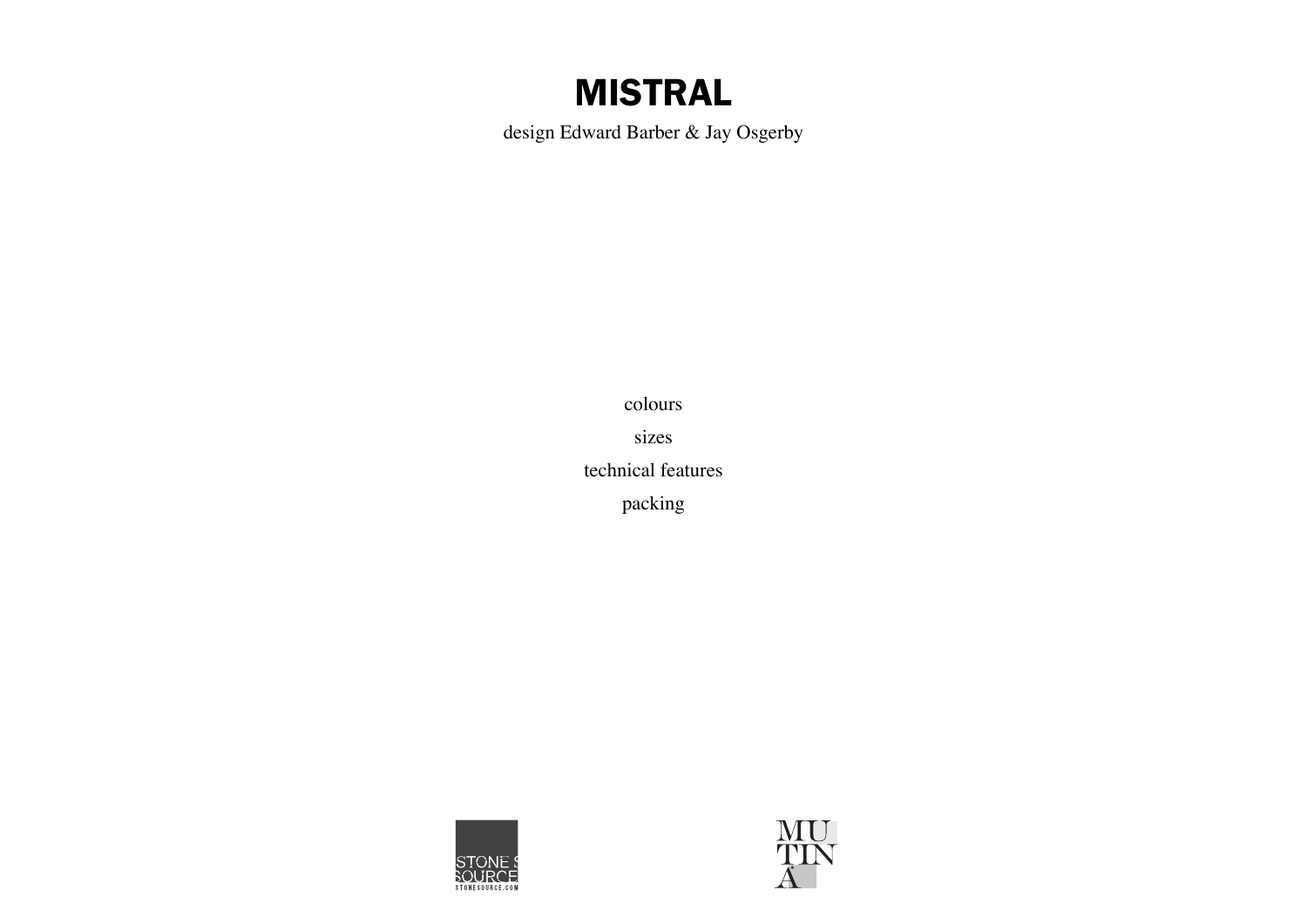

Posa verticale 1 Vertical installation 1



Posa verticale 3 Vertical installation 3



Posa verticale 2 Vertical installation 2



Posa verticale 4 Vertical installation 4



Posa verticale 5 Vertical installation 5



Posa orizzontale 2 Horizontal installation 2

Posa orizzontale 1 Horizontal installation 1

Posa orizzontale 3 Horizontal installation 3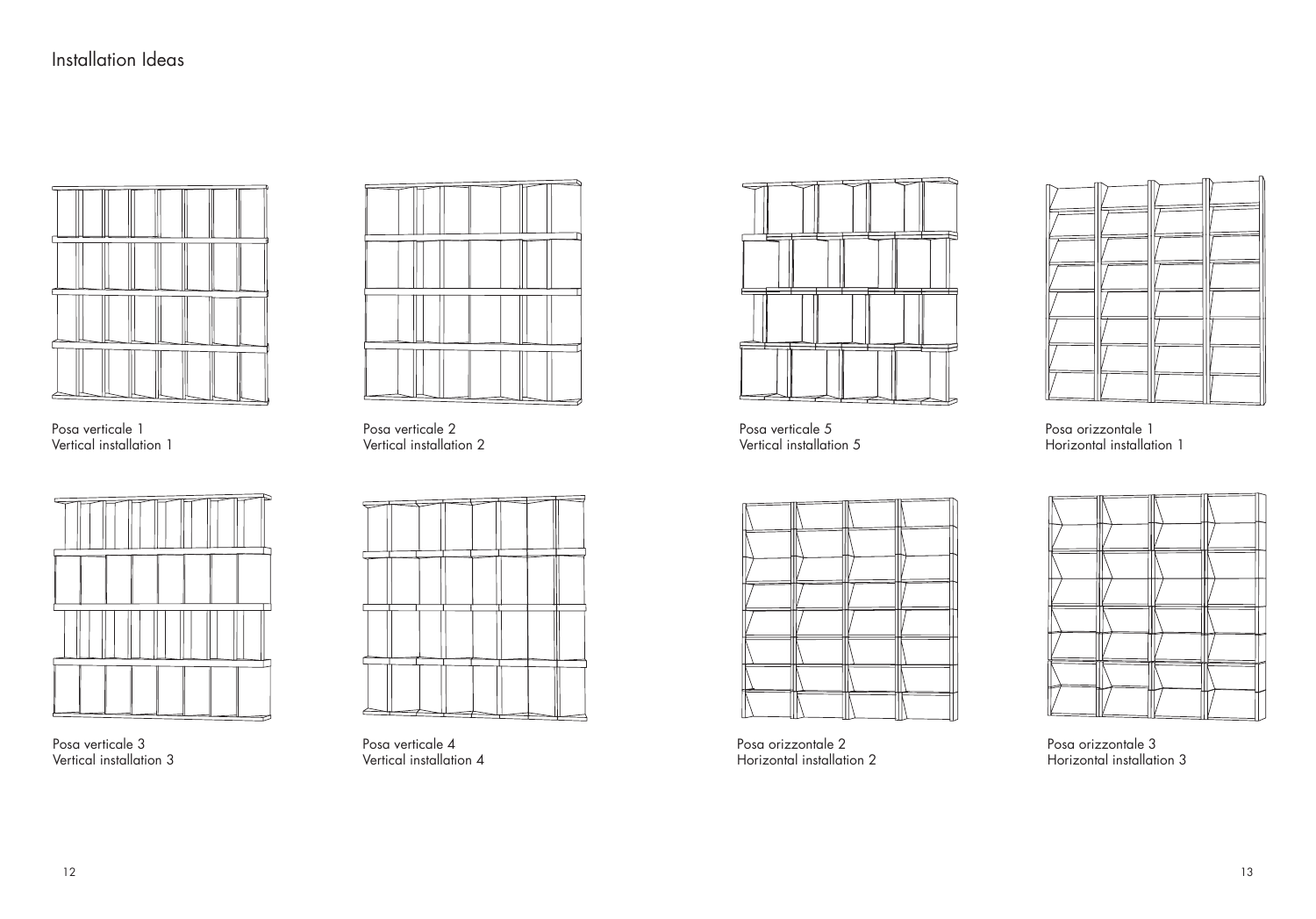### Sizes & Colors

| design     | Barber & Osgerby                                                | 2018 |  |
|------------|-----------------------------------------------------------------|------|--|
| production | artisanal                                                       |      |  |
| material   | terra cotta prodotta per colaggio<br>tape casting terracotta    |      |  |
| $\star$    | misure nominali/nominal sizes                                   |      |  |
| size       | 12,5.25,5.12,5 cm/* $4_{59/64}$ ".10 $_{3/64}$ ". $4_{59/64}$ " |      |  |



Per facilitare il montaggio di questi elementi è disponibile Mutina sigillante, un sigillante organico eco-compatibile acquistabile separatamente.

To make the installation of these items easier, a Mutina sealant is now available: an organic and eco-friendly sealing material, which is sold separately.

### Technical Features

Elementi di produzione artigianale prodotti per colaggio di spessore 12,5cm. Gli elementi devono in ogni caso rispettare le norme tecniche in materia di costruzioni vigenti nel paese di utilizzo. Per il territorio nazionale italiano, in particolare, la norma NTC 2018 DECRETO MIN 27/01.

Prodotto adatto sia per spazi residenziali che commerciali, purchè installato con profli in salice verniciati in tono. Superfici massime consentite: 2mt x 3mt o 3mt x 2mt. Per la chiusura a sofftto è previsto un proflo terminale con cornice smontabile. Per ottenere un risultato estetico funzionale e ottimale, si consiglia di non tagliare i pezzi ma di montare questi elementi interi, adattando di conseguenza il profilo in legno di salice. Prodotto adatto per interni ed esterni secondo norma UNI EN 722-22 con marcatura "F1 -

esposizione moderata".

Non structural artisanal partition elements, in tape casting terracotta, 12,5 cm thick . These elements must in any case comply with the technical standards of construction regulation, applicable in the country where they are installed. For the Italian national territory, in particular, they should comply with standard NTC 2018 DECRETO MIN 27/01. This product is suitable for both residential and commercial areas, to be installed with painted

willow profile with maximum surfaces of 2mt x 3mt or 3mt x 2mt. A top profile with removable sides is provided for ceiling fixing. In order to achieve an optimal aesthetic outcome we advise to avoid cutting the pieces and install them whole adjusting the wooden willow profile accordingly.

This product is suitable for indoor and outdoor areas complying with UNI EN 722-22 marked "F1-moderate exposure"

| <b>NORMA</b><br><b>STANDARD</b> | <b>CARATTERISTICHE</b><br><b>FEATURES</b> |                                  | <b>MISTRAL</b>            |                                   |                                 |                                |                                  |
|---------------------------------|-------------------------------------------|----------------------------------|---------------------------|-----------------------------------|---------------------------------|--------------------------------|----------------------------------|
| <b>UNI EN ISO 10545-3</b>       | assorbimento d'acqua/<br>water absorption |                                  | $0.5 \leq X \leq 3$       |                                   |                                 |                                |                                  |
| Packing                         |                                           |                                  |                           |                                   |                                 |                                |                                  |
| <b>FORMATO</b><br><b>SIZE</b>   | PZ-MQ<br>PCS-SQM                          | <b>PZ-SCAT</b><br><b>PCS-BOX</b> | <b>MQ-SCAT</b><br>SQM-BOX | <b>SCAT-PAL</b><br><b>BOX-PAL</b> | <b>KG-SCAT</b><br><b>KG-BOX</b> | <b>KG-PAL</b><br><b>KG-PAL</b> | <b>MQ-PAL</b><br><b>SQMS-PAL</b> |

12,5·25,5·12,5 cm 31,4 3 0,091 45 6,6 297 4,30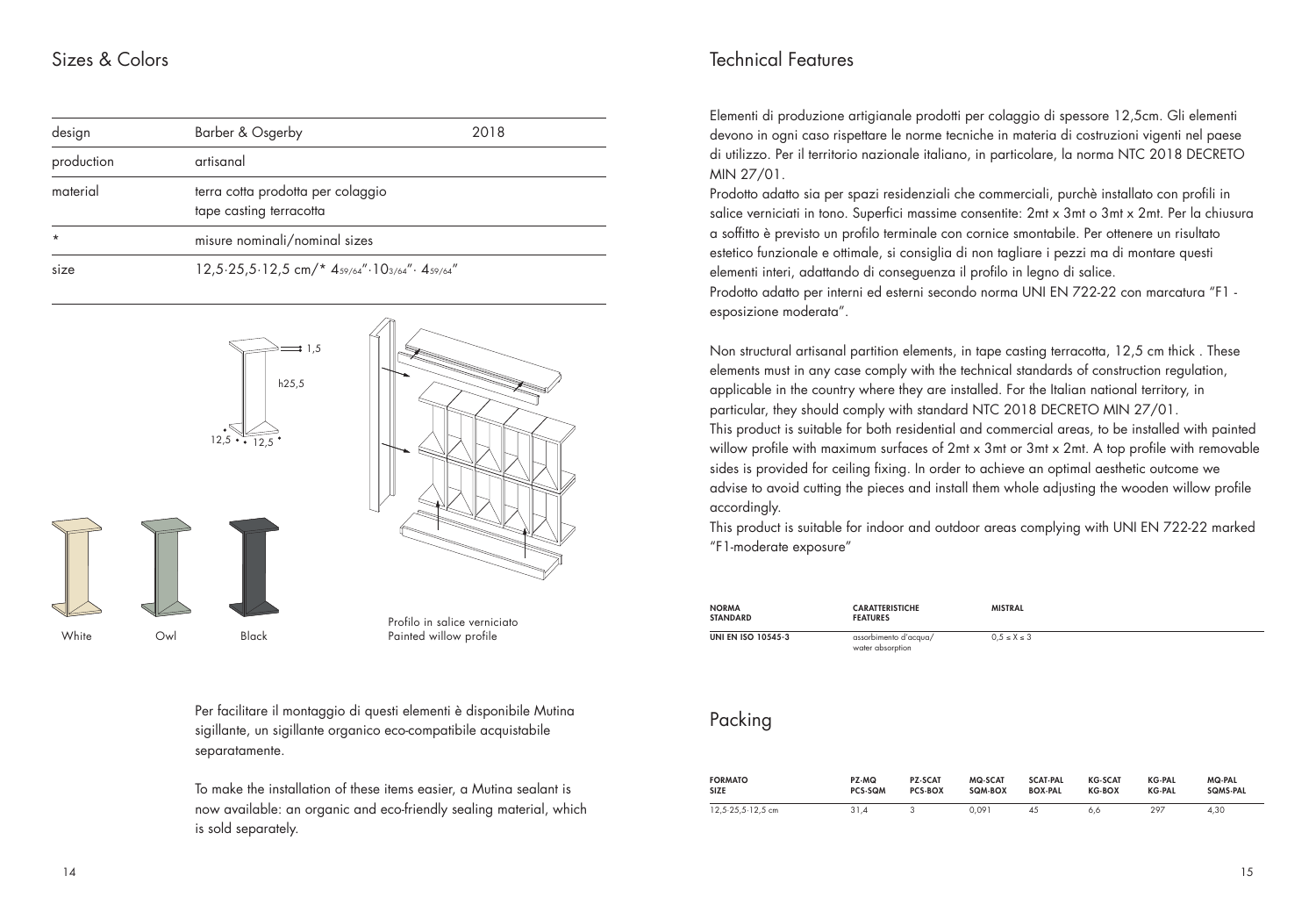## Complementary Pieces Complementary Pieces

| items    | Profilo lineare in salice verniciato in tono (adatto per uso esterno)<br>Linear painted willow profile (also suitable for outdoor use)                                                                                                                                                   |
|----------|------------------------------------------------------------------------------------------------------------------------------------------------------------------------------------------------------------------------------------------------------------------------------------------|
|          | Profilo terminale di legno di salice (adatto per uso esterno) con<br>un'estremità sagomata ed un lato rimovibile per facilitare il montaggio<br>della chiusura a soffitto.<br>Top painted willow profile (also suitable for outdoor use) with one<br>shaped end to make clamping easier. |
| size     | 15,7.300.4 cm/* 63/16" . 4629/64" . 137/64"                                                                                                                                                                                                                                              |
| $^\star$ | misure nominali/nominal sizes                                                                                                                                                                                                                                                            |
|          | profilo terminale 300<br>top profile 300<br>profilo lineare 300<br>linear profile 300                                                                                                                                                                                                    |
| Colors   | 15,7                                                                                                                                                                                                                                                                                     |
|          | White<br>1,5<br>1,5<br>Owl<br>12,7<br>profilo lineare 300<br>sezione<br>rú<br>linear profile 300<br>section<br>Black<br>15,7<br>$\bullet$                                                                                                                                                |

|          | Mutina sigillante/Mutina sealant                                                                                                                                                                                                                                                                                                                 |
|----------|--------------------------------------------------------------------------------------------------------------------------------------------------------------------------------------------------------------------------------------------------------------------------------------------------------------------------------------------------|
| material | Sigillante organico eco-compatibile esente da solventi prodotto da<br>Kerakoll in esclusiva per Mutina<br>Eco-friendly neutral silane sealant with reduced solvent content product<br>from Kerakoll exclusively for Mutina.                                                                                                                      |
| features | Mutina sigillante sviluppa un'elevata adesione su tutti i materiali senza<br>l'utilizzo di primer ed un'elasticità permanente su superfici assorbenti<br>e inassorbenti.<br>Mutina sealant develops a high level of adhesion on all materials<br>without the use of primers and permanent elasticity on absorbent and<br>non-absorbent surfaces. |
| use      | In interno, esterno e per sigillature di elementi costruttivi<br>Suitable for indoor and outdoor use, it gives waterproof sealing<br>of construction elements.                                                                                                                                                                                   |

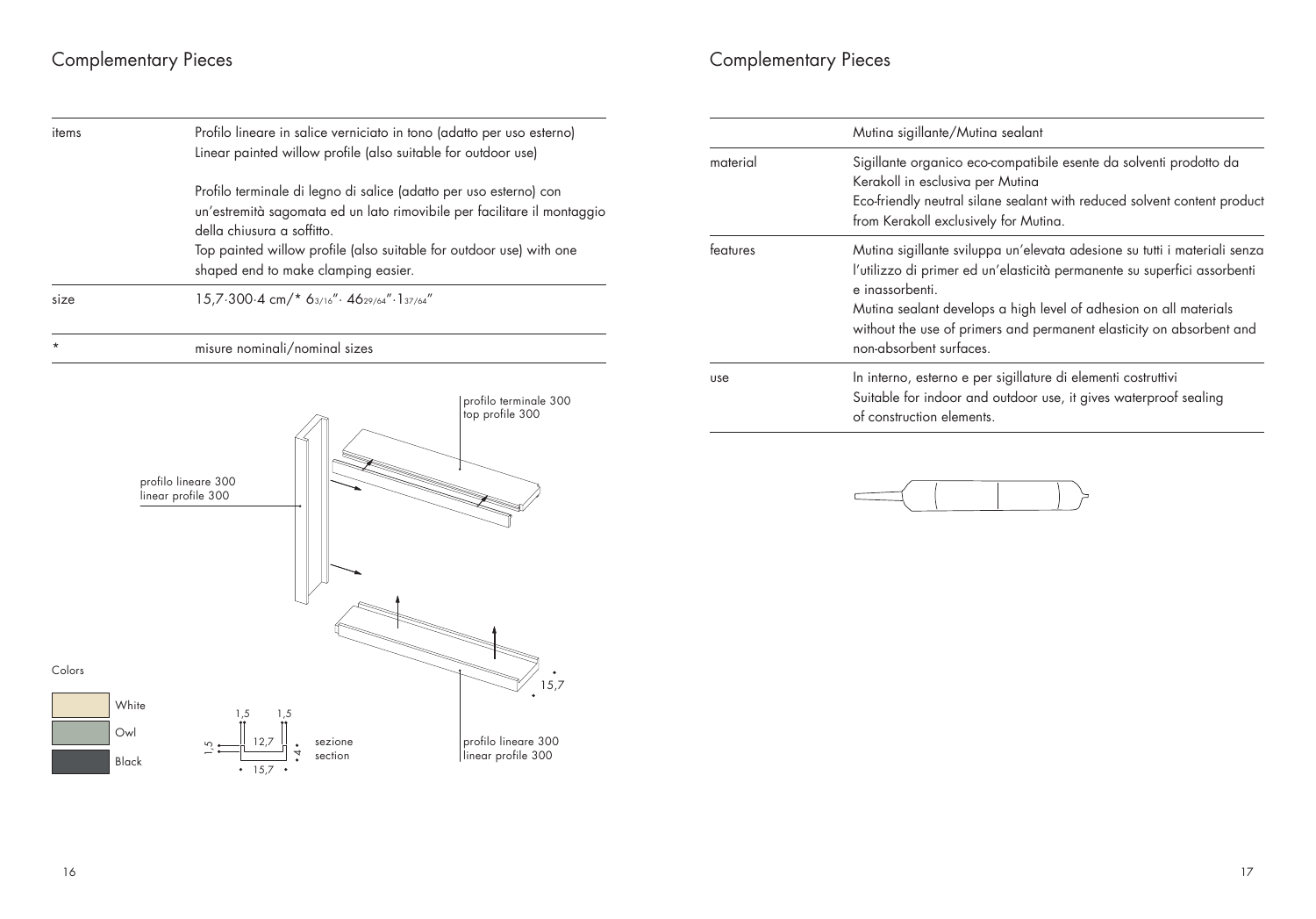### Wall Anchoring Scheme

| Schema di ancoraggio/ Wall Anchoring Scheme                               |
|---------------------------------------------------------------------------|
| Fisher SXR fissaggio prolungato 8x80<br>Fisher long shaft fixing SXR 8x80 |



Ancoraggio su 4 lati MAX h300x200 cm Anchoring on 4 sides MAX h300x200 cm

Ancoraggio su 3 lati MAX h300x200 cm Anchoring on 3 sides MAX h300x200 cm



Ancorgagio su 3 lati MAX h300x200 cm Anchoring on 3 sides MAX h300x200 cm



Ancoraggio su 2 lati MAX h300x200 cm Anchoring on 2 sides MAX h300x200 cm

Ancoraggio su 2 lati MAX h250x100 cm Anchoring on 2 sides MAX h250x100 cm

### Edward Barber & Jay Osgerby



Barber e Osgerby inaugurano il loro studio londinese nel 1996, dopo essersi laureati al Royal College of Art di Londra. Il loro approccio multidisciplinare s da i con ni del design industriale, dell'architettura e dell'arte. I loro lavori includono collezioni per Knoll, Vitra, B & B Italia, Cappellini, Venini e Flos, limited edition e commissioni pubbliche come la London 2012 Olympic Torch e la moneta da 2 sterline disegnata per la Royal Mint. La prima monogra a estensiva loro dedicata, pubblicata da Rizzoli New York, è del 2011. Entrambi sono Royal Designers for Industry (RDI) e Honorary Doctors of Art. Il loro lavoro è nelle collezioni permanenti di musei in tutto il mondo, come il V&A e il Design Museum di Londra, il Metropolitan Museum of Art di New York o l'Art Institute di Chicago.

Barber and Osgerby opened their London studio in 1996, having graduated from the Royal College of Art in London. Their multidisciplinary approach pushed the boundaries of industrial design, architecture and art. Their work includes collections for Knoll, Vitra, B & B Italia, Cappellini, Venini and Flos, limited edition pieces and commissions such as the London 2012 Olympic Torch and the £2 coin designed for the Royal Mint. The rst extensive monograph on the pair was published by Rizzoli New York in 2011. They are both Royal Designers for Industry (RDI) and Honorary Doctors of Art. Their work is included in the permanent collections of museums around the world, such as the V&A and Design Museum in London, the Metropolitan Museum of Art in New York and Chicago's Art Institute.